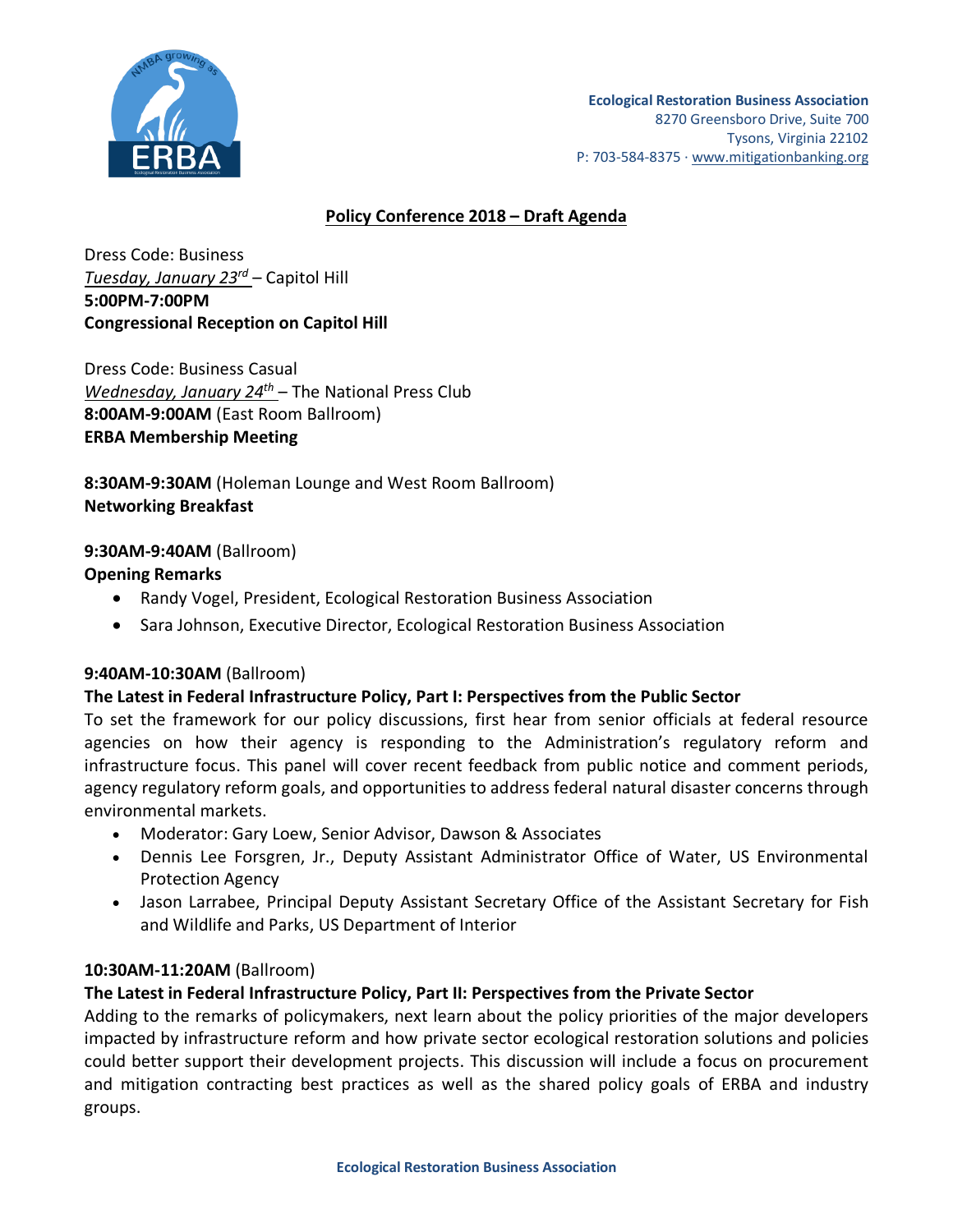- Sarah Ball, Senior Manager of Environmental Affairs, Edison Electric Institute
- Jon Wilcox, Principal Mitigation Program, PG&E
- Serge Stanich, Senior Permitting Specialist, California High Speed Rail Authority

# **11:20AM-11:40PM** (Holeman Lounge)

# **Networking Break**

Enjoy light snacks and refreshments while networking with attendees and exploring the exhibit hall.

#### **11:40PM-12:15PM** (Ballroom)

# **The Future of Species Mitigation Policies**

Following the Fish and Wildlife Service (FWS)'s comment period on mitigation policy goals, join longtime species practitioners and consultants for a review of the recent comments, impact on large project developers, and recommendations for clarity in species mitigation policies.

- Steve Quarles, Environmental Attorney, Nossaman
- Alex Horning, Environmental Attorney, Beveridge & Diamond
- Randy Wilgis, Executive Vice President of Solutions Development, Resource Environmental **Solutions**

# **12:15PM-12:45PM** (Ballroom)

# **State of Biodiversity Markets Dissemination**

Hear the top findings and highlights from Ecosystem Marketplace's recently released State of Biodiversity Mitigation 2017 report.

• Genevieve Bennett, Senior Associate, Forest Trends' Ecosystem Marketplace (confirmed)

# **12:45PM-1:45PM** (Holeman Lounge and West Room Ballroom)

# **Networking Lunch**

Enjoy a hot lunch buffet while networking with attendees and exploring the exhibit hall.

# **1:45PM-2:15PM** (Ballroom)

# **Keynote Speaker**

Congressman Garret Graves (R-LA), Chairman of the House Subcommittee on Water Resources and the Environment (INVITED)

# **2:15PM-3:15PM** (Ballroom)

# **Ecological Restoration as an Asset Class**

What policy environment are investors, customers, and socially-responsible businesses looking for in the ecological restoration marketplace? Join us for a moderated discussion reviewing policy concerns over the past year, opportunities for greater certainty, and considerations to weigh before investing in a new green infrastructure space or project.

- Moderator: Seth Ginther, Executive Vice President, Ecological Restoration Business Association
- Khary Cauthen, Federal Relations Senior Director, American Petroleum Institute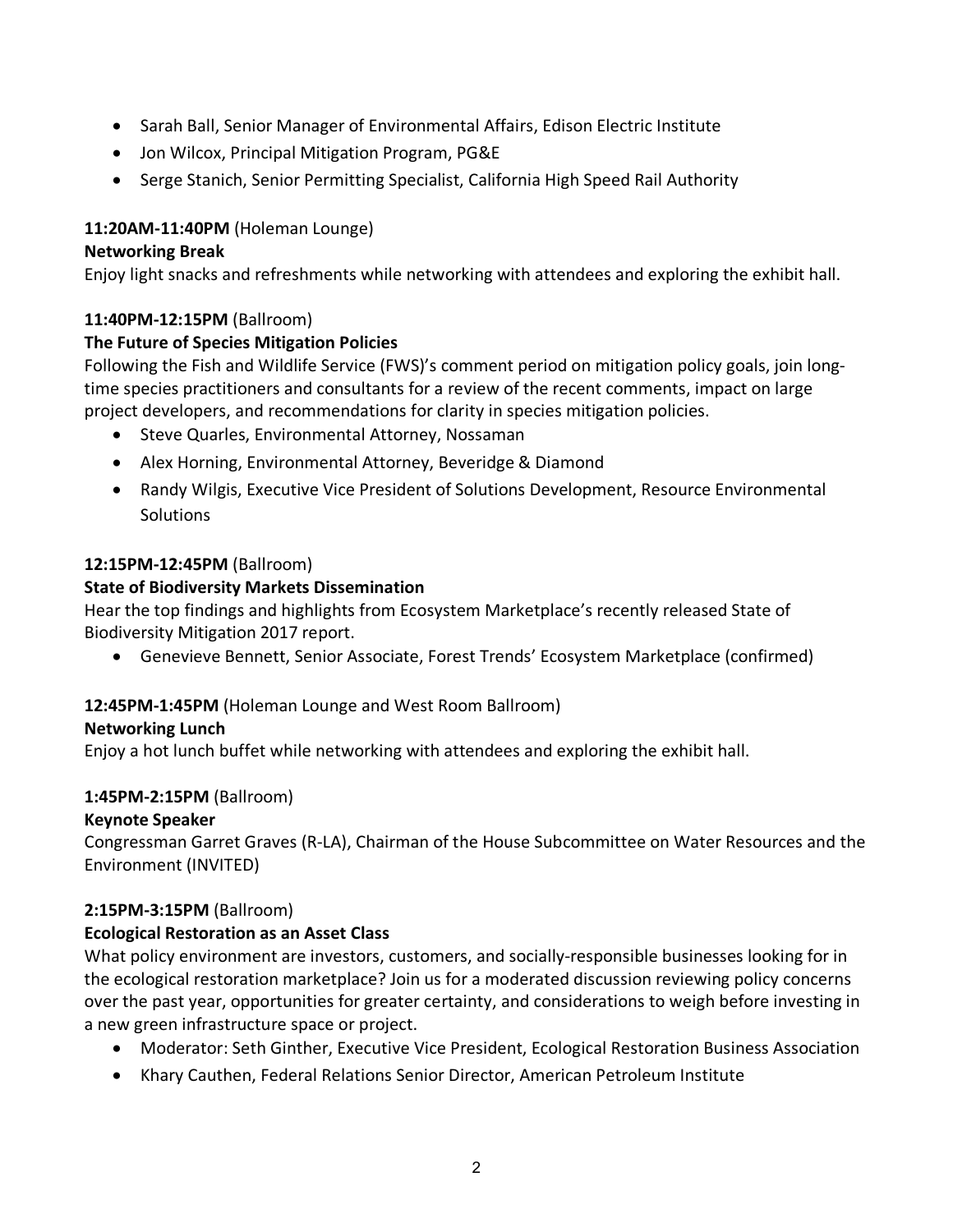# **3:15PM-3:30PM** (Holeman Lounge)

# **Networking Break**

Enjoy refreshments while networking with attendees and exploring the exhibit hall.

# **3:30PM-4:15PM** (Ballroom)

# **Meandering to Better Policy: Stream Restoration Across the Country**

Hear from an expert practitioner and industry market researcher on the outlook of Clean Water Act Section 404 stream mitigation demand, indicators to watch, and recommendations for the quantification tools, technical advancements, and policy changes needed to develop more consistent and efficacious policies around this still-emerging and expanding ecosystem service.

- Moderator: James Parker, Director, Falling Springs
- Lee W. Forbes, P.E., D.WRE, Senior Ecosystem Restoration Engineer, SWCA Environmental Consultants
- Jason Julian, PhD, Associate Professor, Department of Geography, Texas State University

# **4:15PM-5PM** (Ballroom)

# **Restoration Opportunities: Take-Away's from Leaders in Louisiana**

With a delicate but resource rich coast, Louisiana is a national leader in policy and legislative efforts to mobilize government programs and funding for restoration projects. This segment will explore how the private restoration economy can accelerate government spending for natural resources, through lessons learned from Louisiana's own coastal protection efforts and pilot programs.

- Moderator: George Kelly, Chief Markets Officer, Resource Environmental Solutions
- Timothy Male, Senior Policy Director, Environmental Policy Innovation Center
- Richelle Moore, Counsel, Coastal Protection and Restoration Authority of Louisiana

# **5:00PM-6:00PM Networking Reception**

Dress Code: Business Casual *Thursday, January 25th*

**8:30AM-9:30AM** (Holeman Lounge and West Room Ballroom) **Networking Breakfast**

# **9:30AM-10:30AM** (Ballroom)

# **The Practical Impact of Regulatory Reform on Major Developers**

Kick off with a review of the practical business impacts of major species, stream, wetland and environmental permitting federal register notices, EOs, and SOs issued under the new Administration. This panel will include review of a case study on the implementation of new policy in a federal agency and how practitioners can serve as a resource in interpretation of new policy.

- Linda Morrison, Senior Advisor, Dawson & Associates
- Deidre Duncan, Environmental Attorney, Hunton & Williams